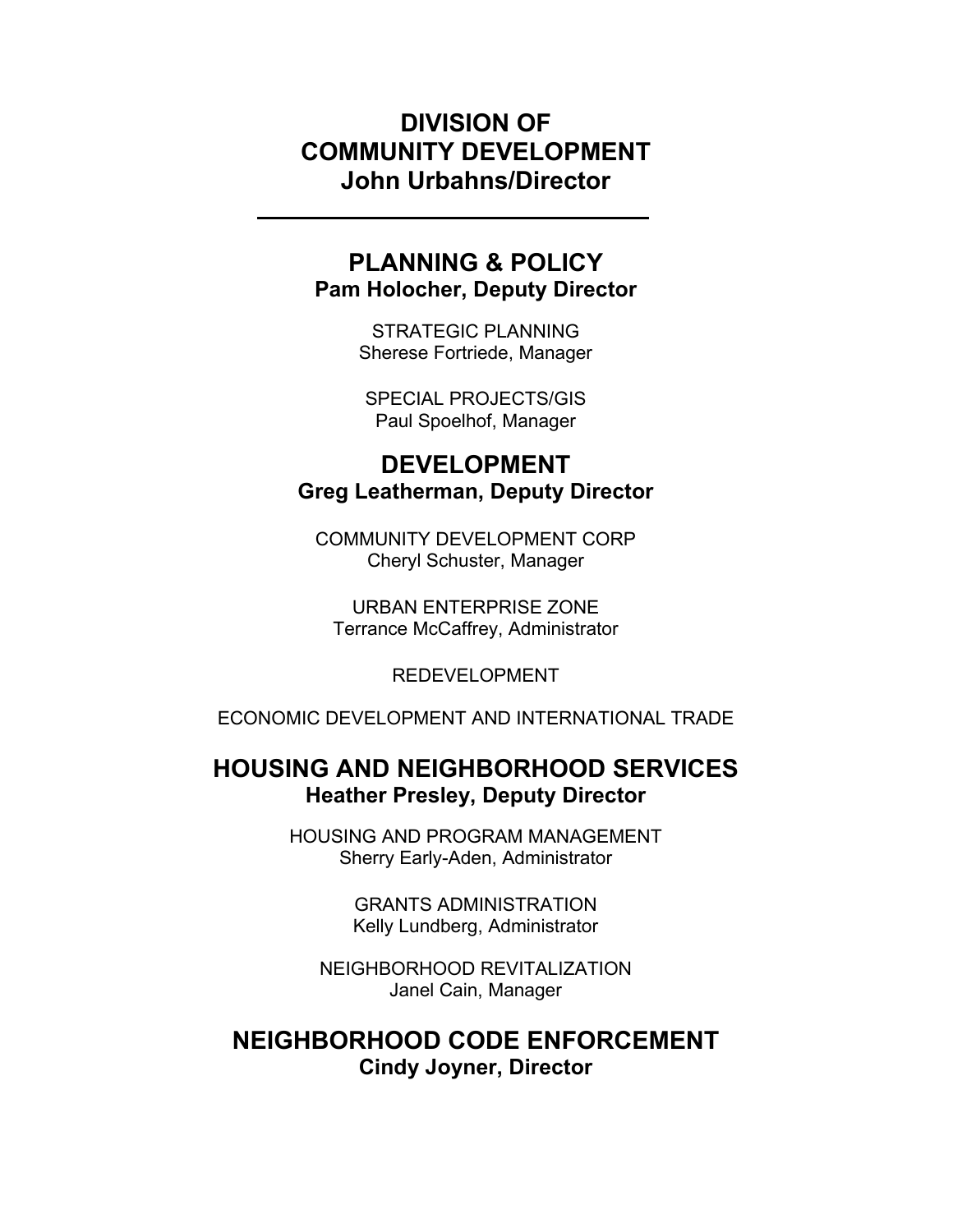### Division of Community Development

#### Vision Statement

"To foster a vibrant, prosperous and growing Fort Wayne through extraordinary community development."

#### **Mission Statement**

"To develop and implement creative community-based strategies to enhance economic opportunity, build strong neighborhoods, and ensure a dynamic framework for quality growth and development."

#### Director's Office

The Director's Office provides coordination and overall direction for the Division comprised of by the following departments: Finance, Special Projects/GIS, Strategic Planning, Community Development Corporation of Northeast Indiana, Redevelopment, Housing Programs, Grants Administration, Neighborhood Revitalization, and Neighborhood Code Enforcement.

The division's departments work collaboratively to coordinate and carry out activities based on the following operating principles:

Community-Based Planning - Ensure Community based planning as the foundation for all projects, resource allocation and collaboration.

Aggressive Implementation - Create and sustain an aggressive implementation strategy for all planning efforts.

Support Businesses - Sustain strong and aggressive support for business and investment and job creation.

Strategic Projects - Encourage and facilitate strategic projects that will develop, revitalize, and strengthen the Fort Wayne Community.

Community Collaboration - Pursue a stronger commitment with citizens, neighborhoods, businesses and organizations to collaborate as strategic partners in achieving community development goals.

High Performance Organization - Foster a work environment that encourages and provides for sustained personal and professional development and a commitment to innovation and excellence.

#### Deputy Director of Planning & Policy

Working under the Division Director, this Director oversees the implementation of integrated strategic and operational planning initiatives that enhance development opportunities and efficiencies for the City of Fort Wayne. The Deputy Director oversees the daily operations of the following departments:

Special Projects/GIS provides strategic research to assist in the direction of Division resources, management of special projects and develops/leads implementation of the Division technology strategy. It provides data, analysis, and GIS support to the Division.

**Strategic Planning** works to promote good stewardship of City resources through various land and planning studies, visioning initiatives, Comprehensive Plan updates, transportation studies and the promotion for orderly, fiscally sound expansion of the City through annexation.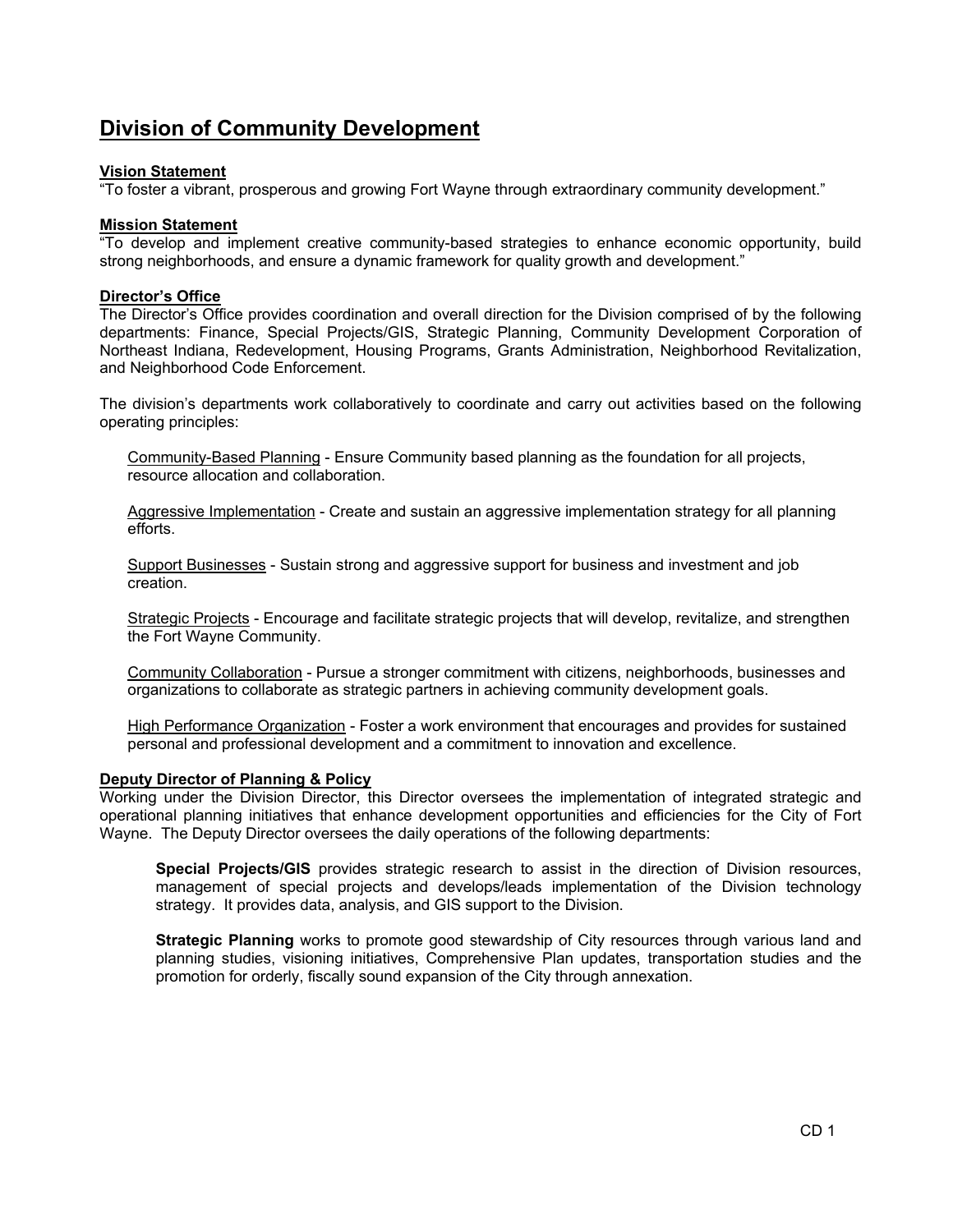Historic Preservation, a sub-area within this department, manages the historic and aesthetic resources of the community, working with property owners, city agencies and other groups to coordinate improvement efforts, provide technical assistance and cost-effective design solutions.

#### Deputy Director of Development

Working under the Division Director, this Director oversees the implementation of an aggressive development partnership between the public and private sectors. The Deputy Director oversees the following departments and provides direct liaison/support to the Fort Wayne/Allen County Economic Development Alliance and support for international trade:

Community Development Corporation of Northeast Indiana (CDC) is a citysponsored, 501 c (6) not-for-profit business development organization. Its primary objective is to promote the growth and development of small commercial and industrial businesses in the Fort Wayne area and a nine-county area in northeast Indiana through creative business loan programs.

Redevelopment in conjunction with the Redevelopment Commission promotes and implements opportunity projects, acting as a catalyst to develop areas that have shown a cessation of growth and lack of development. This is done through techniques including real estate acquisition, site preparation and/or providing public infrastructure to the site. Financing resources generally used are Tax Incremental Financing (TIF) and Redevelopment General Obligation Bonds.

#### Deputy Director of Housing and Neighborhood Services

Working under the Division Director, this Director oversees the implementation of initiatives to attract and support housing investment and reinvestment in the City to promote community development and expand access to desirable housing. The Deputy Director oversees the strategic investment of public funds in neighborhood revitalization-oriented projects and programs which leverage significantly higher levels of private investment through the following departments:

HANDS is a quasi-public not-for-profit Corporation of the city organized under chapter 246 of the Indiana Acts of 1921.

Housing Programs administers the City's Home Investment Partnerships Act (HOME) Program from the federal department of Housing and Urban Development (HUD).

Grants Administration administers the City's Community Development Block Grant (CDBG) and Emergency Shelter Grant (ESG) programs from the federal department of Housing and Urban Development (HUD).

Neighborhood Revitalization plans, coordinates and directs the City's neighborhood revitalization implementation program and ancillary projects.

#### Director of Neighborhood Code Enforcement

Working under the Division Director, this Director oversees the daily operations of Neighborhood Code Enforcement. NCE works towards the goal of ensuring safe housing for the citizens of the community by eliminating unsafe structures, securing vacant structures and cleaning-up blighted areas.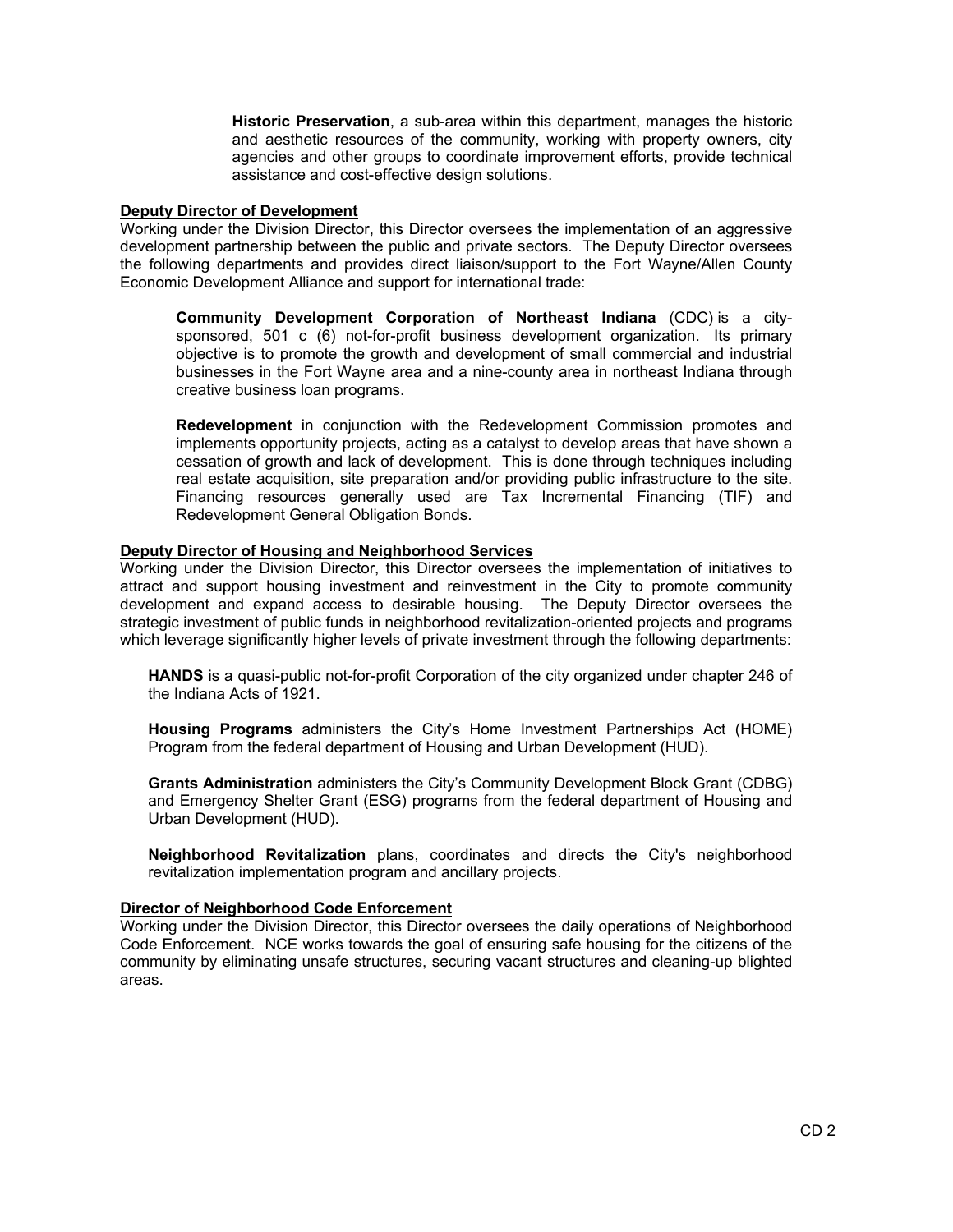#### COMMUNITY DEVELOPMENT COMBINED 2009 BUDGET COMPARISON

|                   |                                          | 2007<br><b>ACTUAL</b> |                          | 2008 ACTUAL<br><b>THRU</b><br>30-Jun-08 |           | 2008<br><b>APPROVED</b><br><u>THRU 06/30/08</u> |                          | 2009<br><b>SUBMITTED</b> |                          | \$ INCREASE<br>(DECREASE)<br>FROM 2008 APPR<br>TO 2009 |                                   | % CHANGE<br>FROM 2008 APPR<br><u>TO 2009</u> |
|-------------------|------------------------------------------|-----------------------|--------------------------|-----------------------------------------|-----------|-------------------------------------------------|--------------------------|--------------------------|--------------------------|--------------------------------------------------------|-----------------------------------|----------------------------------------------|
|                   | 5111 WAGES-REG                           |                       | \$2,502,611              |                                         |           | \$                                              | 2,826,220 \$             |                          | 2,577,045 \$             |                                                        | (249, 175)                        | $-8.82%$                                     |
|                   | 5131 PERF                                |                       | 149,981                  |                                         |           |                                                 | 194,985                  |                          | 186,841                  |                                                        | (8, 144)                          |                                              |
|                   | 5132 FICA                                |                       | 183,108                  |                                         |           |                                                 | 216,206                  |                          | 197,139                  |                                                        | (19,067)                          |                                              |
|                   | 5134 GROUP HEALTH INSUR                  |                       | 464,610                  |                                         |           |                                                 | 513,000                  |                          | 459,000                  |                                                        | (54,000)                          |                                              |
|                   | 5136 UNEMPLOYMENT                        |                       | 2,574                    |                                         |           |                                                 | 2,826                    |                          | 2,574                    |                                                        | (252)                             |                                              |
|                   | 5137 WORKERS COMP                        |                       | 19,258                   |                                         |           |                                                 | 13,460                   |                          | 15,409                   |                                                        | 1,949                             |                                              |
|                   | 5138 CLOTHING ALLOWANCE                  |                       | 5,800                    |                                         |           |                                                 | 8,400                    |                          | 8,400                    |                                                        | $\overline{\phantom{a}}$          |                                              |
|                   | 513A PERF/FRINGE                         |                       | 78,118                   |                                         |           |                                                 | 83,565                   |                          | 77,313                   |                                                        | (6, 252)                          |                                              |
|                   | 513R RETIREE HEALTH INSUR                |                       | 42,500                   |                                         |           |                                                 | 63,000                   |                          | 63,000                   |                                                        | $\overline{\phantom{a}}$          |                                              |
| <b>TOTAL 5100</b> |                                          |                       | \$3,448,560              | - \$                                    | 1,870,834 | \$                                              | 3,921,662                | -\$                      | 3,586,721                | \$                                                     | (334, 941)                        | $-8.54%$                                     |
|                   |                                          |                       |                          |                                         |           |                                                 |                          |                          |                          |                                                        |                                   |                                              |
|                   | 5214 SAFETY ITEMS<br>5219 OTHR OFC SUPPL | \$                    | 290                      |                                         |           | \$                                              | 150                      | - \$                     | 150                      | \$                                                     |                                   |                                              |
|                   |                                          |                       | 21,640                   |                                         |           |                                                 | 33,945                   |                          | 31,814                   |                                                        | (2, 131)                          |                                              |
|                   | 5231 GASOLINE                            |                       | 20,847                   |                                         |           |                                                 | 25,996                   |                          | 36,548                   |                                                        | 10,552                            |                                              |
|                   | 5299 OTHR MTLS<br>529C BUNKER/UNIFORM    |                       | 4,193<br>907             |                                         |           |                                                 | 2,995<br>319             |                          | 2,805<br>319             |                                                        | (190)<br>$\overline{\phantom{a}}$ |                                              |
| <b>TOTAL 5200</b> |                                          | \$                    | 47,877 \$                |                                         | 21,994    | \$                                              | 63,405 \$                |                          | 71,636                   | \$                                                     | 8,231                             | 12.98%                                       |
|                   |                                          |                       |                          |                                         |           |                                                 |                          |                          |                          |                                                        |                                   |                                              |
|                   | 5311 LEGAL SRVCS                         | \$                    | $\overline{\phantom{a}}$ |                                         |           | \$                                              | $1,100$ \$               |                          | 20,000                   | \$                                                     | 18,900                            |                                              |
|                   | 5314 CONSULT SRVCS                       |                       | 89,394                   |                                         |           |                                                 | 133,780                  |                          | 72,500                   |                                                        | (61, 280)                         |                                              |
|                   | 531E RANDOM DRUG SCREEN                  |                       | 327                      |                                         |           |                                                 | 1,572                    |                          | 1,582                    |                                                        | 10                                |                                              |
|                   | 531K SEMINAR FEES                        |                       | 11,953                   |                                         |           |                                                 | 12,685                   |                          | 10,165                   |                                                        | (2,520)                           |                                              |
|                   | 531S SOFTWARE TRAINING                   |                       | $\overline{\phantom{a}}$ |                                         |           |                                                 | 1,500                    |                          | 5,500                    |                                                        | 4,000                             |                                              |
|                   | 531Z DOC RECORDING FEES                  |                       |                          |                                         |           |                                                 |                          |                          | 19,720                   |                                                        | 19,720                            |                                              |
|                   | 5322 POSTAGE                             |                       | 29,807                   |                                         |           |                                                 | 39,596                   |                          | 45,800                   |                                                        | 6,204                             |                                              |
|                   | 5323 TELEPHONE                           |                       | 16,110                   |                                         |           |                                                 | 25,431                   |                          | 25,200                   |                                                        | (231)                             |                                              |
|                   | 5324 TRAVEL                              |                       | 21,806                   |                                         |           |                                                 | 27,526                   |                          | 24,344                   |                                                        | (3, 182)                          |                                              |
|                   | 5326 MILEAGE                             |                       | 13,196                   |                                         |           |                                                 | 12,257                   |                          | 14,015                   |                                                        | 1,758                             |                                              |
|                   | 532C CELL PHONE                          |                       | 3,351                    |                                         |           |                                                 | 3,351                    |                          | 3,468                    |                                                        | 117                               |                                              |
|                   | 532L LONG DISTANCE                       |                       | 1,026                    |                                         |           |                                                 | 1,200                    |                          | 1,260                    |                                                        | 60                                |                                              |
|                   | 5331 PRINTING                            |                       | 29,510                   |                                         |           |                                                 | 49,604                   |                          | 22,284                   |                                                        | (27, 320)                         |                                              |
|                   | 5332 PUB LEGAL                           |                       | 16,889                   |                                         |           |                                                 | 5,191                    |                          | 1,685                    |                                                        | (3,506)                           |                                              |
|                   | 5333 PHOTO/BLPRNT                        |                       | 460                      |                                         |           |                                                 | 616                      |                          | $\overline{\phantom{a}}$ |                                                        | (616)                             |                                              |
|                   | 5342 LIABILITY INSUR                     |                       | 11,837                   |                                         |           |                                                 | 16,284                   |                          | 11,363                   |                                                        | (4,921)                           |                                              |
|                   | 535N STORAGE                             |                       | 2,201                    |                                         |           |                                                 | 3,180                    |                          | 3,120                    |                                                        | (60)                              |                                              |
|                   | 5356 RECYCLE                             |                       | $\overline{\phantom{a}}$ |                                         |           |                                                 | $\overline{\phantom{a}}$ |                          | 216                      |                                                        | 216                               |                                              |
|                   | 5361 BOARD-UPS                           |                       | 62,700                   |                                         |           |                                                 | 50,000                   |                          | $\overline{\phantom{a}}$ |                                                        | (50,000)                          |                                              |
|                   | 5363 CONT OTH REP                        |                       | 4,242                    |                                         |           |                                                 | 6,750                    |                          | 7,700                    |                                                        | 950                               |                                              |
|                   | 5364 WEEDS                               |                       | 199,989                  |                                         |           |                                                 | 264,000                  |                          | $\blacksquare$           |                                                        | (264,000)                         |                                              |
|                   | 5369 CONT SRVCS                          |                       | 228,732                  |                                         |           |                                                 | 162,870                  |                          | 435,740                  |                                                        | 272,870                           |                                              |
|                   | 536A MAINT-HARDWARE                      |                       | 8,277                    |                                         |           |                                                 |                          |                          | 25,000                   |                                                        | 25,000                            |                                              |
|                   | 536N GARAGE NON-TARGET                   |                       | 8,028                    |                                         |           |                                                 | 13,056                   |                          | 13,000                   |                                                        | (56)                              |                                              |
|                   | 536T GARAGE TARGET                       |                       | 15,864                   |                                         |           |                                                 | 17,383                   |                          | 15,657                   |                                                        | (1,726)                           |                                              |
|                   | 5371 BLDG RENT<br>5374 OTHER EQUIP RENT  |                       | 73,747                   |                                         |           |                                                 | 80,782                   |                          | 82,782                   |                                                        | 2,000                             |                                              |
|                   | 5377 CC BLD PKG                          |                       | 8,840<br>1,004           |                                         |           |                                                 | 13,153<br>1,360          |                          | 11,244<br>760            |                                                        | (1,909)<br>(600)                  |                                              |
|                   | 5391 SUBS & DUES                         |                       | 5,807                    |                                         |           |                                                 | 8,800                    |                          | 8,670                    |                                                        | (130)                             |                                              |
|                   | 5399 OTHR SRVCS                          |                       | 10,949                   |                                         |           |                                                 | 30,310                   |                          | 1,461                    |                                                        | (28, 849)                         |                                              |
|                   | 539B MASTER LEASE                        |                       | 42,979                   |                                         |           |                                                 | 64,303                   |                          | 64,660                   |                                                        | 357                               |                                              |
| <b>TOTAL 5300</b> |                                          | \$                    | $919,025$ \$             |                                         | 313,410   | -\$                                             | 1,047,640 \$             |                          | 948,896                  | \$                                                     | (98, 744)                         | $-9.43%$                                     |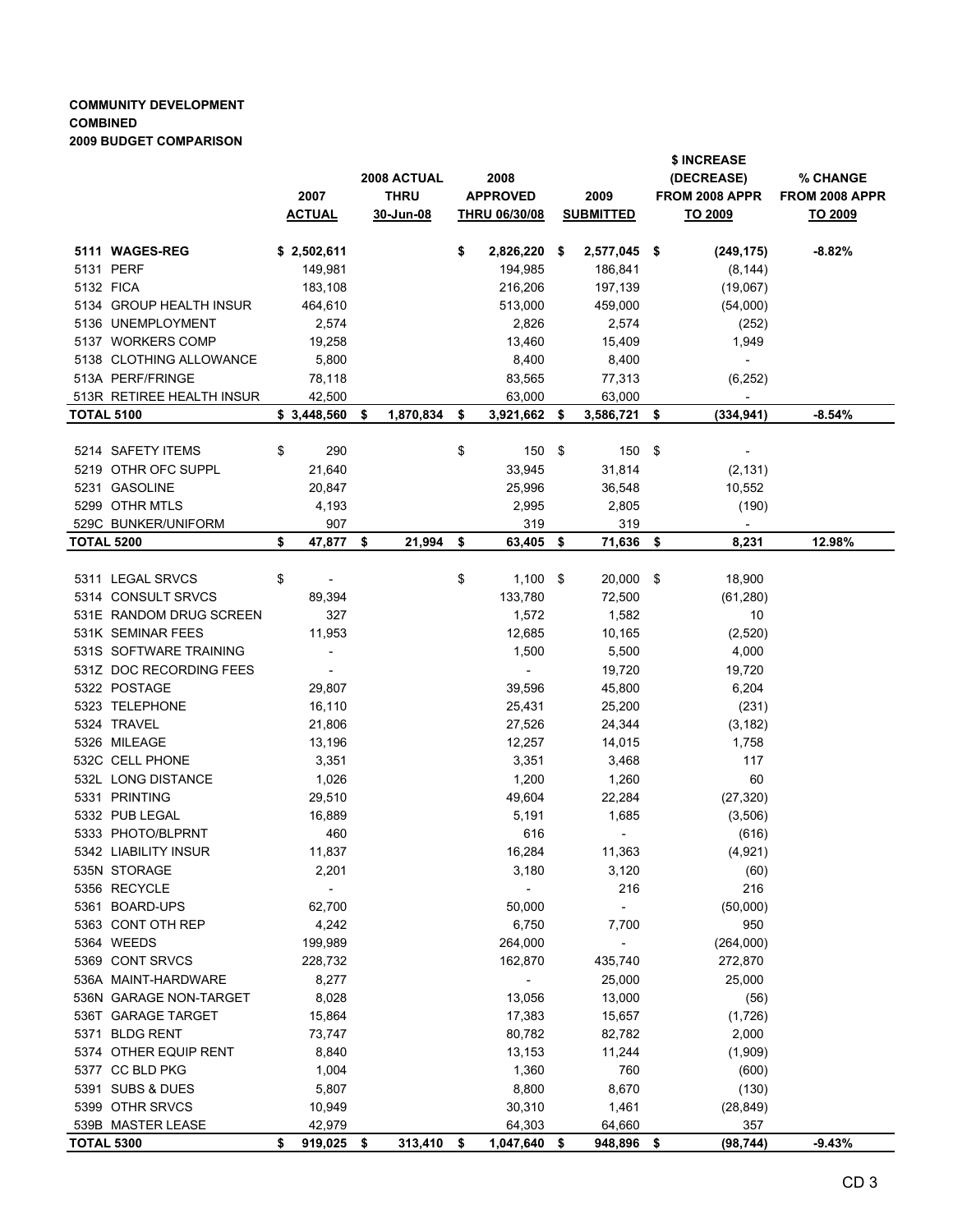#### COMMUNITY DEVELOPMENT COMBINED 2009 BUDGET COMPARISON

| <b>TOTAL EXPENSES</b> |    | \$4,423,456              | S                                       | 2,210,150  | - \$                                            | 5,063,683   | -S                       | 4,653,894 | S                                                             | (409, 789)               | $-8.09\%$                             |
|-----------------------|----|--------------------------|-----------------------------------------|------------|-------------------------------------------------|-------------|--------------------------|-----------|---------------------------------------------------------------|--------------------------|---------------------------------------|
| <b>TOTAL 5400</b>     |    | 7,994                    | S                                       | $3,912$ \$ |                                                 | $30,975$ \$ |                          | 46,641    |                                                               | 15,666                   | 50.58%                                |
| 5451 PUR FURNITURE    |    | 1,589                    |                                         |            |                                                 | 3,600       |                          | 3,600     |                                                               | $\overline{\phantom{a}}$ |                                       |
| 5446 PUR SOFTWARE     |    | 659                      |                                         |            |                                                 | 2.000       |                          | 16.350    |                                                               | 14.350                   |                                       |
| 5445 PUR COMPUTER     |    | $\overline{\phantom{a}}$ |                                         |            |                                                 | 7.000       |                          | 3,500     |                                                               | (3,500)                  |                                       |
| 5443 PUR OFFC EQP     | \$ | 5.746                    |                                         |            | \$                                              | 18,375 \$   |                          | 23.191    | - \$                                                          | 4.816                    |                                       |
|                       |    | 2007<br><b>ACTUAL</b>    | 2008 ACTUAL<br><b>THRU</b><br>30-Jun-08 |            | 2008<br><b>APPROVED</b><br><b>THRU 06/30/08</b> |             | 2009<br><b>SUBMITTED</b> |           | \$ INCREASE<br>(DECREASE)<br><b>FROM 2008 APPR</b><br>TO 2009 |                          | % CHANGE<br>FROM 2008 APPR<br>TO 2009 |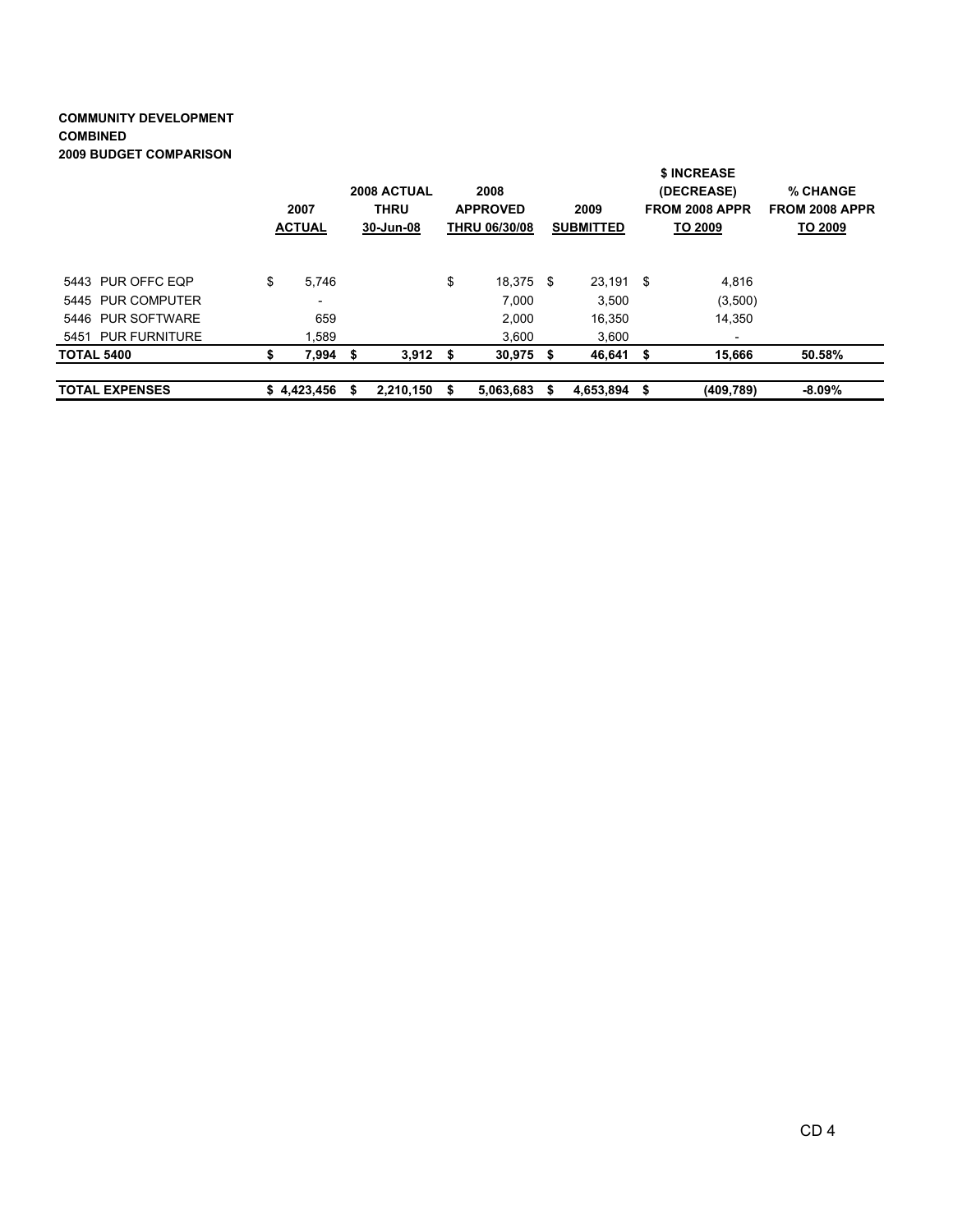|                | <b>Community Development 2009-2013 Capital Improvement Program</b> |                                      |                                 |                         |                             |       |                |  |  |  |
|----------------|--------------------------------------------------------------------|--------------------------------------|---------------------------------|-------------------------|-----------------------------|-------|----------------|--|--|--|
|                | FUNDING SOURCE CODE:                                               | <b>GRP-Grant Pending</b>             |                                 |                         | PT-Property Tax             |       |                |  |  |  |
|                | <b>CC-Cumulative Capital Fund</b>                                  | LE-Lease                             |                                 |                         | RB-Revenue Bond             |       |                |  |  |  |
|                | <b>CDBG-Community Development Block Grant</b>                      | InfraBd-Infrastructure Bond          |                                 | <b>ST-State Source</b>  |                             |       |                |  |  |  |
|                | CEDIT-Co. Economic Development Income Tax                          | <b>LRS-Local Roads &amp; Streets</b> |                                 | <b>SU-Sewer Utility</b> |                             |       |                |  |  |  |
|                | <b>CO-County Source</b>                                            | MISC-Miscellaneous                   |                                 |                         | SWU-Stormwater Utility      |       |                |  |  |  |
|                | <b>FED-Federal Source</b>                                          | MVH-Motor Vehicle Highway            |                                 |                         | TIF-Tax Increment Financing |       |                |  |  |  |
|                | GOB-General Obligation Bond                                        |                                      | PCBF-Park Cumulative Bldg. Fund |                         | UF-User Fee                 |       |                |  |  |  |
|                | <b>GRA-Grant Approved</b>                                          | <b>PS-Private Source</b>             |                                 | <b>WU-Water Utility</b> |                             |       |                |  |  |  |
| Item #         |                                                                    | <b>Funding</b>                       |                                 | <b>Expenditure</b>      |                             |       |                |  |  |  |
|                | <b>Project Title &amp; Description</b>                             | <b>Source</b>                        | 2009                            | 2010                    | 2011                        | 2012  | 2013           |  |  |  |
|                | Geographic Information System (GIS) Workstations                   | PT                                   | 3,500                           | ٠                       |                             | 7,000 | $\blacksquare$ |  |  |  |
|                |                                                                    | Admin                                | 3,500                           |                         |                             | 7,000 |                |  |  |  |
| $\overline{2}$ | <b>Printer Replacement</b>                                         | PT                                   | 4,472                           | 3,800                   | 1,600                       | 1,800 | 4,500          |  |  |  |
|                |                                                                    | Admin                                | 4,472                           | 3,800                   | 1,600                       | 1,800 | 4,500          |  |  |  |
| 3              | Proportionate share of GIS upgrade & server enhancements           | РT                                   | 7,000                           | 7,000                   | 7,000                       |       |                |  |  |  |
|                |                                                                    | Admin                                | 7,000                           | 7,000                   | 7,000                       |       |                |  |  |  |
| 4              | GIS - Plotter                                                      | PT                                   | $\blacksquare$                  | 12,000                  | $\blacksquare$              | ٠     | $\bullet$      |  |  |  |
|                |                                                                    | Admin                                |                                 | 12,000                  |                             |       |                |  |  |  |
| 5              | Software                                                           | PT                                   | 16,350                          | 2,000                   | 2,000                       | 2,000 | 2,000          |  |  |  |
|                |                                                                    | Admin                                | 16,350                          | 2,000                   | 2,000                       | 2,000 | 2,000          |  |  |  |
| 6              | Office Furniture                                                   | PT                                   | 3,000                           | 3,000                   | 3,000                       | 3,000 | 3,000          |  |  |  |
|                |                                                                    | Admin                                | 3,000                           | 3,000                   | 3,000                       | 3,000 | 3,000          |  |  |  |
| 7              | Other                                                              | PT                                   | 1,500                           | ٠                       |                             | 1,800 | $\blacksquare$ |  |  |  |
|                |                                                                    | Admin                                | 1,500                           |                         |                             | 1,800 |                |  |  |  |
| <b>TOTAL</b>   |                                                                    | 35,822                               | 27,800                          | 13,600                  | 15,600                      | 9,500 |                |  |  |  |

| 1         | <b>Geographic Information System (GIS) Workstations</b>                                              |
|-----------|------------------------------------------------------------------------------------------------------|
| 2009      | (1) GIS @ \$3500/ea purchased in 2005                                                                |
| 2012      | (2) GIS @ \$3,500/ea purchased in 2008                                                               |
| 2         | <b>Printer Replacement</b>                                                                           |
| 2009      | (1) DIV Color HP Laser Jet 6L @\$2500/ea, (1) Div HP 8150 + Network Card @ \$1972 purchased in 2003  |
| 2010      | (2) DIV printer replacements (8150s $@$ \$1900)                                                      |
| 2011-2013 | (2) DIV desktop printer replacements (@ \$800)                                                       |
| 3         | Proportionate share of GIS upgrade & server enhancements                                             |
| 2009      | Same                                                                                                 |
| 4         | GIS - Plotter                                                                                        |
| 2010      | $(1)$ GIS @ \$12,000/ea purchased in 2005                                                            |
| 5         | <b>Software</b>                                                                                      |
| 2009      | Arc Editor software - Planning/GIS; \$2000 misc IE: Census Data, Acrobat, and other software updates |
| 2010-2013 | \$2000 Misc IE: Census Data, Acrobat, and other software updates for specific uses                   |
| 6         | <b>Office Furniture</b>                                                                              |
| 2009-2013 | \$3000 Misc chair/furniture replacements                                                             |
|           | Other                                                                                                |
| 2009      | Scanner w/document feed for Redevelopment end                                                        |
| 2012      | Digital camera replacement                                                                           |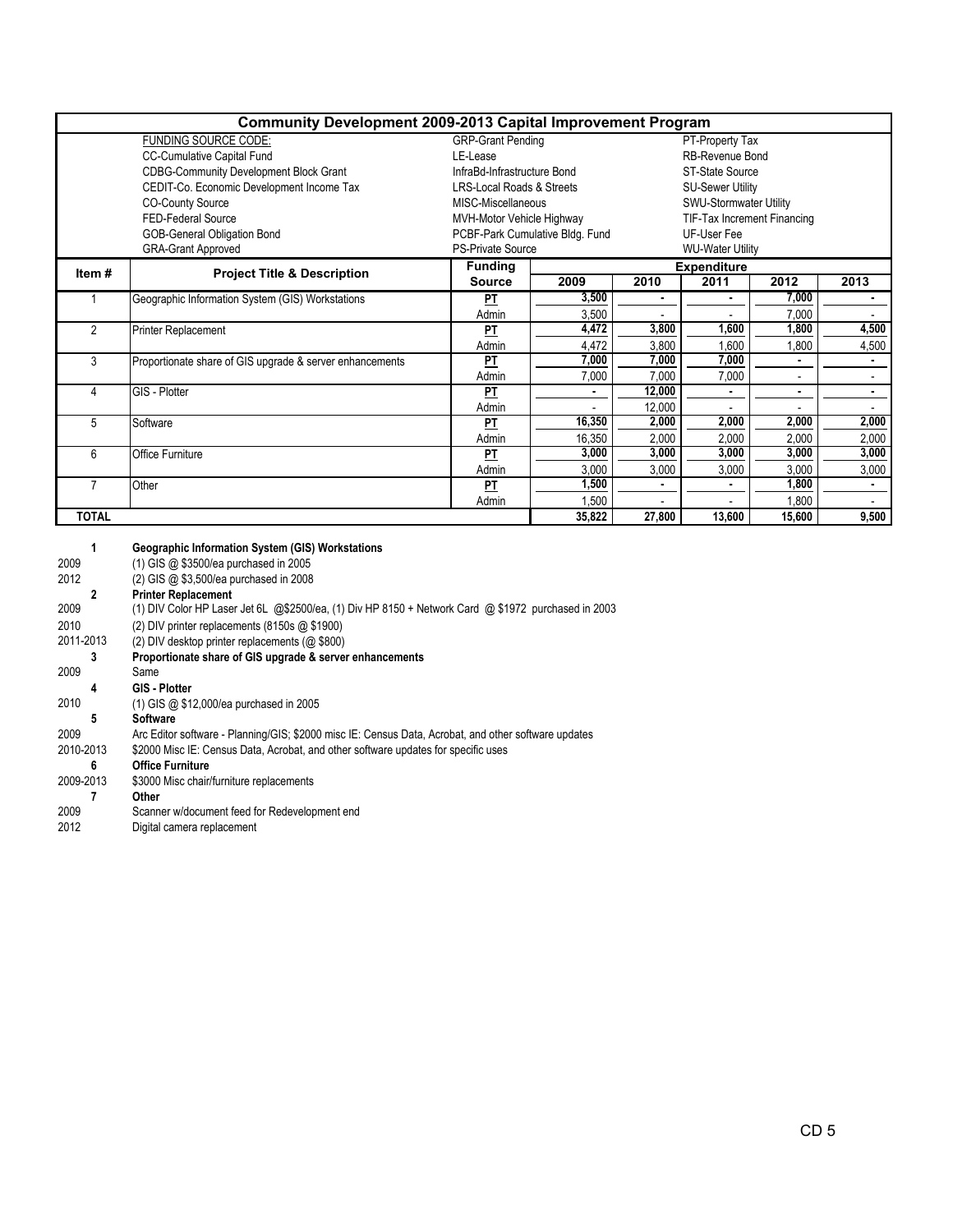|              | <b>Community Development - Code Enforcement 2009-2013 Capital Improvement Program</b> |                                             |                                      |        |                             |        |        |  |  |  |  |  |  |
|--------------|---------------------------------------------------------------------------------------|---------------------------------------------|--------------------------------------|--------|-----------------------------|--------|--------|--|--|--|--|--|--|
|              | FUNDING SOURCE CODE:                                                                  | <b>GRP-Grant Pending</b><br>PT-Property Tax |                                      |        |                             |        |        |  |  |  |  |  |  |
|              | <b>CC-Cumulative Capital Fund</b>                                                     | LE-Lease                                    |                                      |        | RB-Revenue Bond             |        |        |  |  |  |  |  |  |
|              | <b>CDBG-Community Development Block Grant</b>                                         |                                             | InfraBd-Infrastructure Bond          |        | ST-State Source             |        |        |  |  |  |  |  |  |
|              | CEDIT-Co. Economic Development Income Tax                                             |                                             | <b>LRS-Local Roads &amp; Streets</b> |        | <b>SU-Sewer Utility</b>     |        |        |  |  |  |  |  |  |
|              | <b>CO-County Source</b>                                                               | MISC-Miscellaneous                          |                                      |        | SWU-Stormwater Utility      |        |        |  |  |  |  |  |  |
|              | FED-Federal Source                                                                    |                                             | MVH-Motor Vehicle Highway            |        | TIF-Tax Increment Financing |        |        |  |  |  |  |  |  |
|              | GOB-General Obligation Bond                                                           |                                             | PCBF-Park Cumulative Bldg. Fund      |        | UF-User Fee                 |        |        |  |  |  |  |  |  |
|              | <b>GRA-Grant Approved</b>                                                             | <b>PS-Private Source</b>                    |                                      |        | <b>WU-Water Utility</b>     |        |        |  |  |  |  |  |  |
| Item #       | <b>Project Title &amp; Description</b>                                                | <b>Funding</b>                              | <b>Expenditure</b>                   |        |                             |        |        |  |  |  |  |  |  |
|              |                                                                                       | <b>Source</b>                               | 2009                                 | 2010   | 2011                        | 2012   | 2013   |  |  |  |  |  |  |
|              | <b>Printer Replacement</b>                                                            | <b>PT</b>                                   | 6,087                                | 822    | 822                         |        |        |  |  |  |  |  |  |
| 2            | Vehicle Replacement                                                                   | LE                                          |                                      | 14,500 |                             |        | 29,000 |  |  |  |  |  |  |
| 3            | <b>Office Furniture</b>                                                               | PT                                          | 600                                  | 2,350  |                             |        |        |  |  |  |  |  |  |
| 4            | Other Equipment (Digital Cameras)                                                     |                                             | 3,632                                | 4,540  | 4,540                       | 4,540  | 4,540  |  |  |  |  |  |  |
| 5            | Fax Machine                                                                           |                                             | 500                                  |        |                             |        |        |  |  |  |  |  |  |
| <b>TOTAL</b> |                                                                                       | 10,819                                      | 22.212                               | 5,362  | 4,540                       | 33,540 |        |  |  |  |  |  |  |

Explanations of above (detail)

- 1 Printers are being replaced according to a 4 year schedule
	- 2009 (3) 1997 replacements, (2) 1999 replacements,
		- (2) 2000 replacements, (1) 2001 replacement,
		- (3) 2002 replacements,
	- 2010 (2) 2004 replacements
	- 2011 (2) 2005 replacements
- 2 Vehicle Replacement
	- 2010 replace (1) 2003 Chevy Malibu Veh #13831

2013 - replace (2) 2006 Ford Taurus' Veh #16046 & Veh #16047

- 3 Office Furniture shared by 28 people
	- 2009 replace (3) file cabinets

2010 - replace (13) chairs, 2 file cabinets

- 4 Other Equipment (Digital Cameras)
	- 2009 (8) digital camera replacements
	- 2010 (10) digital camera replacements
	- 2011 (10) digital camera replacements
	- 2012 (10) digital camera replacements
	- 2013 (10) digital camera replacements
- 5 Fax Machine

2009 - replace